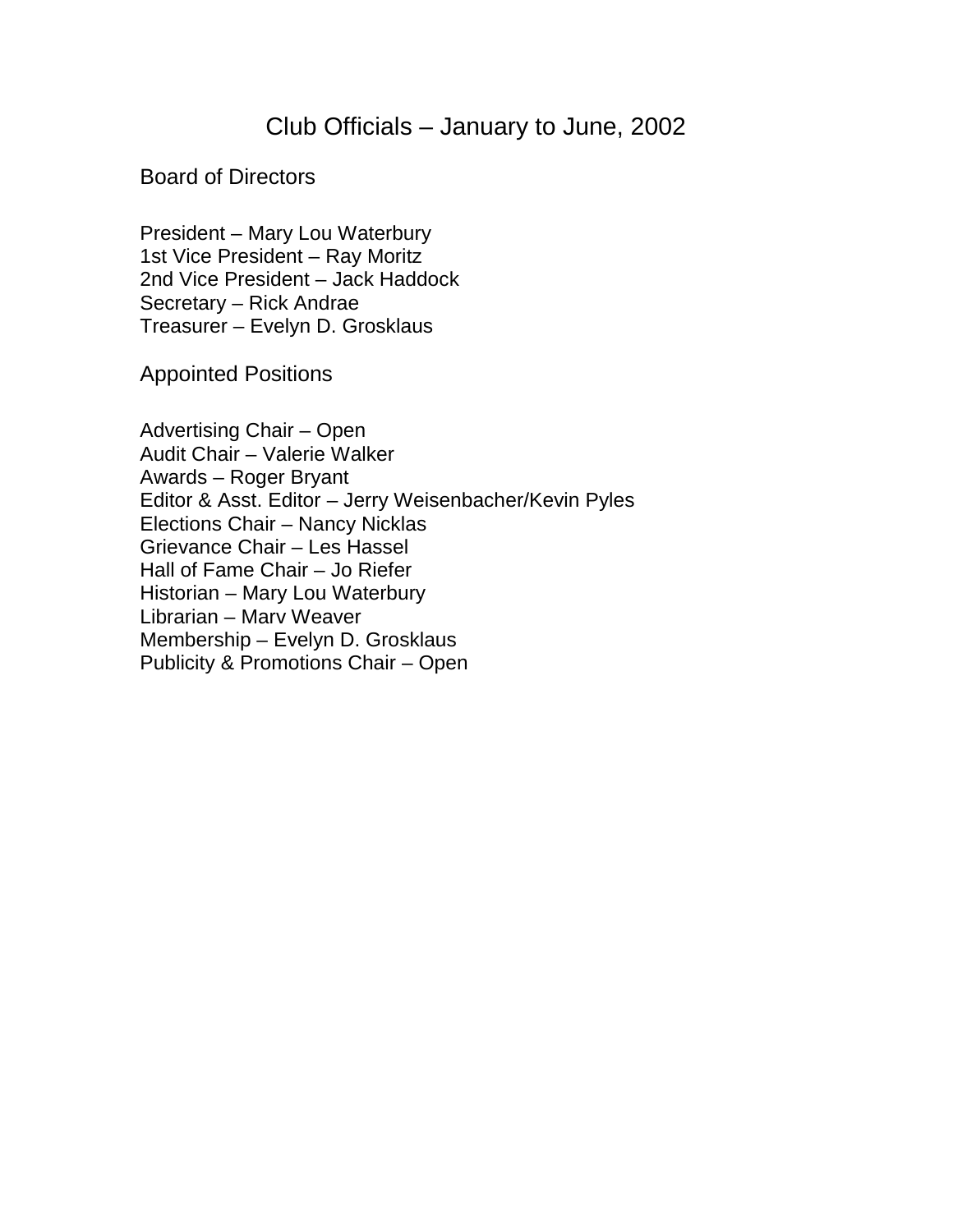## Club Officials – July to August, 2002

## Board of Directors

President – Mary Lou Waterbury 1st Vice President – Ray Moritz 2nd Vice President – Jack Haddock Secretary – Rick Andrae Treasurer – Evelyn D. Grosklaus

Appointed Positions

Advertising Chair – Open Audit Chair – Valerie Walker Awards – Roger Bryant Editor– Jerry Weisenbacher Elections Chair – Nancy Nicklas Grievance Chair – Les Hassel Hall of Fame Chair – Jo Riefer Historian – Mary Lou Waterbury Librarian – Marv Weaver Membership – Evelyn D. Grosklaus Publicity & Promotions Chair – Open